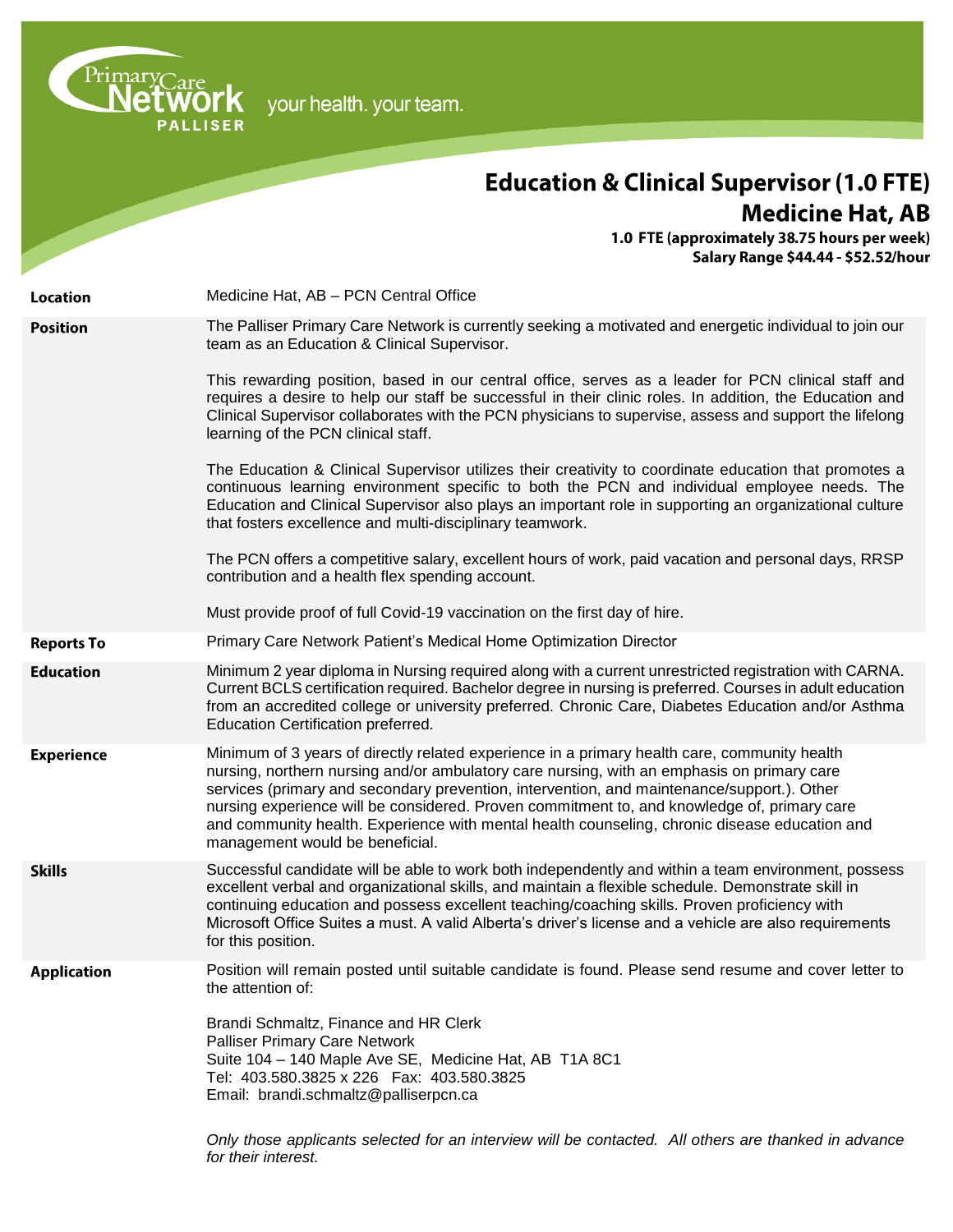# **Job Description**

# **(A) Position Identification:**

**Title:** Primary Care Education & Clinical Supervisor

**Supervisor:** Primary Care Network Patient Medical Home Optimization Director

# **(B) Position Summary:**

- Supports an organizational culture that fosters excellence and multi-disciplinary teamwork.
- Promotes a continuous learning environment within the PCN by coordinating education for PCN employees.
- Supervises/assesses PCN clinical staff members.
- Collaborates with Primary Care Network physicians.

# **(C) Key Duties & Responsibilities:**

|                        | <b>Employee Competency and Scope of Practice</b>                                                                                                                                       | 40% |
|------------------------|----------------------------------------------------------------------------------------------------------------------------------------------------------------------------------------|-----|
|                        | Develops, coordinates, conducts and evaluates employee orientation.                                                                                                                    |     |
| $\bullet$              | Implements and evaluates employee ongoing learning and development.                                                                                                                    |     |
| $\bullet$              | Ensures employer informed of professional competency and scope of practice issues.                                                                                                     |     |
|                        | Ensure employees meet competency and scope of practice standards.                                                                                                                      |     |
| $\bullet$              | Performs disciplinary processes as required.                                                                                                                                           |     |
| $\bullet$              | Reviews and supports the implementation of clinical policy, procedure, and protocols as appropriate.                                                                                   |     |
|                        | <b>Education Workshops (Coordination pf PCN Workshop)</b>                                                                                                                              | 20% |
| ٠                      | Plans, coordinates and evaluates PCN workshops.                                                                                                                                        |     |
| $\bullet$              | Works within Board approved education budget.                                                                                                                                          |     |
|                        | Engages in continuous feedback and improvement.                                                                                                                                        |     |
|                        | <b>Clinical Supervision (Employee Site Visits)</b>                                                                                                                                     | 20% |
| $\bullet$<br>$\bullet$ | Provides site visits to PCN employees within probationary period, annually, and as required.<br>Site visits will include, feedback discussion:<br>1. Development of a learning plan    |     |
|                        | 2. Potential areas for procedural effectiveness/efficiency in (eg. in charting, scheduling of patients, and communication with<br>physician and clinic team.                           |     |
| ٠<br>٠                 | Responsible for ensuring peer site visits are completed in time for annual employee performance appraisals.<br>Responsible for peer assignment selection, coaching of peers assessors. |     |
|                        | <b>Ongoing Education (Staff Meetings, Education Resources and Education Networking)</b>                                                                                                | 5%  |
| ٠                      | Promotes a non-punitive, continuous learning environment within the PCN including mentorship, resource finding, and best<br>practice.                                                  |     |
|                        | to a consistent of <b>DOM</b> stuff of a children and a consistent the constitution for a consistent colored and consistent                                                            |     |

- Determines agenda for PCN staff meetings and engages outside speakers/resource persons when appropriate
- Coordinates professional development of PCN clinical employees based on their learning plan.
- Ensures employee mandatory certifications (e.g. CPR, ASIST, etc.) are current and tracked in HR files.
- Explores opportunities to network, share ideas, and provide professional support with other health professionals in clinics, community and AHS.

#### **Liaison 5%**

- Represents the PCN at various meetings as appropriate (may act as delegate for PCN Executive Director at meetings)
- Develops and maintains effective and positive working relationships with Alberta Health Services and community programs.
- Works with the Primary Care Management Office and other PCNs to assess and improve ongoing education programs.
- Provides regular reports at staff meetings including but not limited to workshops, site visits, employee educational acknowledgment, and recruitment
- Provides Executive Director with regular reports as needed to present to the PCN Board of Directors.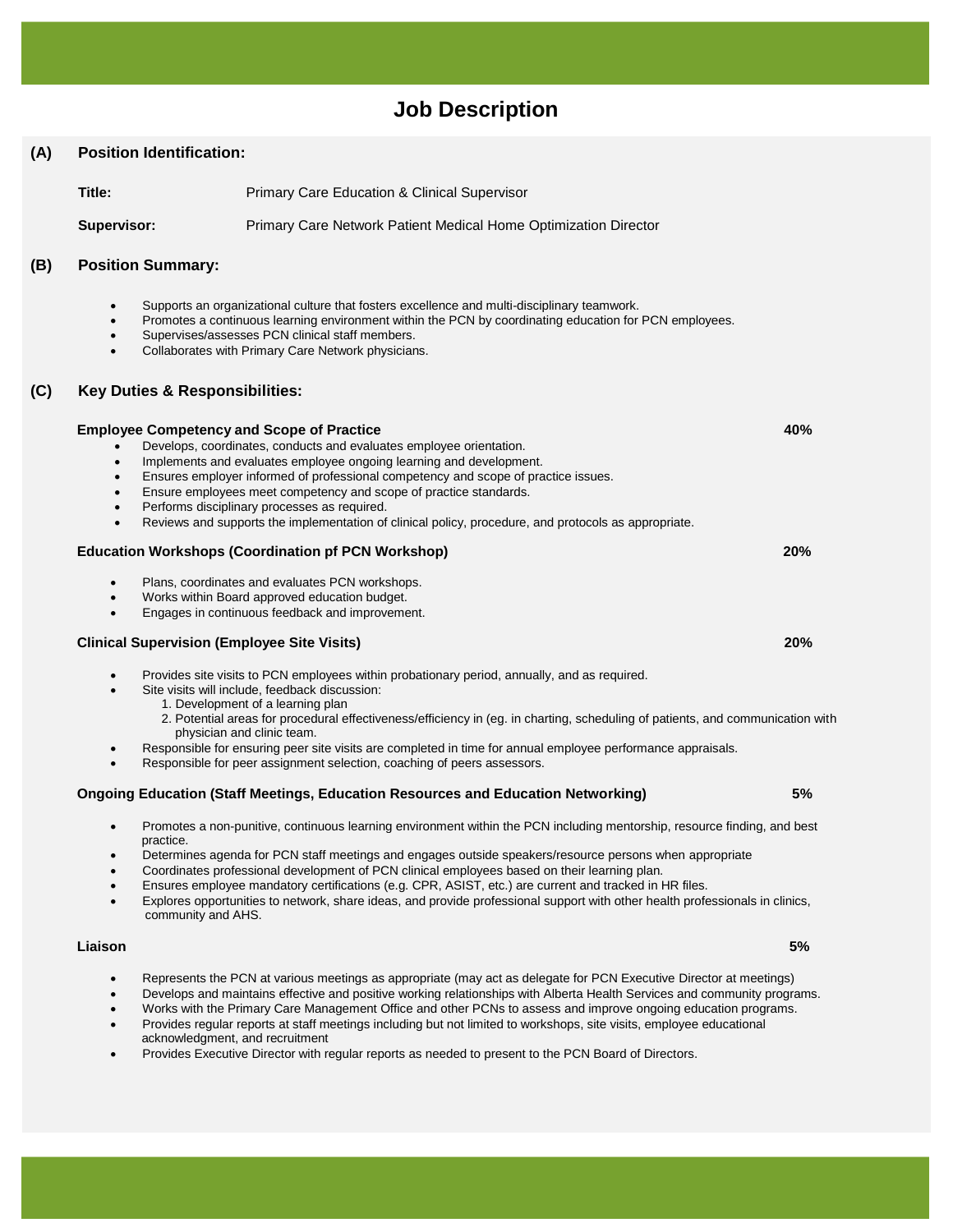### **Quality Improvement (Program Measurement) 10%**

- Assists in establishing and maintaining performance measurements and monitoring principles in population based care within the PCN.
- Ensures PCN employees are submitting data.
- Assists in the interpretation of data and development of both reports and potential areas for improvement.
- Reviews forms, reports, data; consults with PCN Admin Team and employees regarding format, distribution, purpose and application of measures for improvement.
- Assists with continuous improvement of performance appraisal documents and processes.

#### **Clinical Collaboration with Physicians**

- Ensure Physician feedback is provided to the PCN Employee.
- Ensure Physician aware of the PCN employee's scope of practice.

#### **Health Professions Act**

- Renews nursing license and forwards a copy to the PCN yearly
- Maintains current active registration status throughout the duration of employment
- Maintains continuing competency as required by CARNA
- Adheres to established Code of Ethics as applicable to the regulatory college.

#### **(D) Complexity and Independent Judgment:**

- Collaboratively works with PCN employees, physicians and clinic staff throughout the PCN.
- Under limited supervision, works collaboratively with Alberta Health Services staff.
- Must be confident with knowledge, skills and abilities to ensure that the reputation of the PCN as a responsive, professional, learning based organization is maintained.
- Required to prioritize time and workload to ensure tasks are completed in a fast paced environment.
- Requires leadership, problem solving and conflict resolution skills.
- The job primarily requires expert communication skills and the ability to seek out and utilize available resources.

#### **(E) Accountability/Consequence of Error:**

- Strives for optimal personal health and well-being.
- Takes responsibility for own actions and decisions.

#### **(F) Supervision:**

Supervised by: Primary Care Network Patient Medical Home Optimization Director

## **(G) Regular Work Contacts:**

- Communicates verbally or in documentation with a variety of disciplines, programs or services to enhance employee education and complete population based care within the Primary Care Network.
- Communicates with organizations, programs, physician offices, etc. to obtain program benchmark information and education resources.
- Represents the PPCN to various partners and healthcare groups, recognizing opportunities for collaboration which can then be shared with the appropriate PPCN employee.
- Communicates with applicable professional colleges and groups to support employee competence to practice.

# **(H) Working Conditions:**

- Independent with a high level of confidence and capable of effectively dealing with PCN Employees, Alberta Health Services employees, physicians, and clinic staff.
- Physically capable of performing duties related to position.